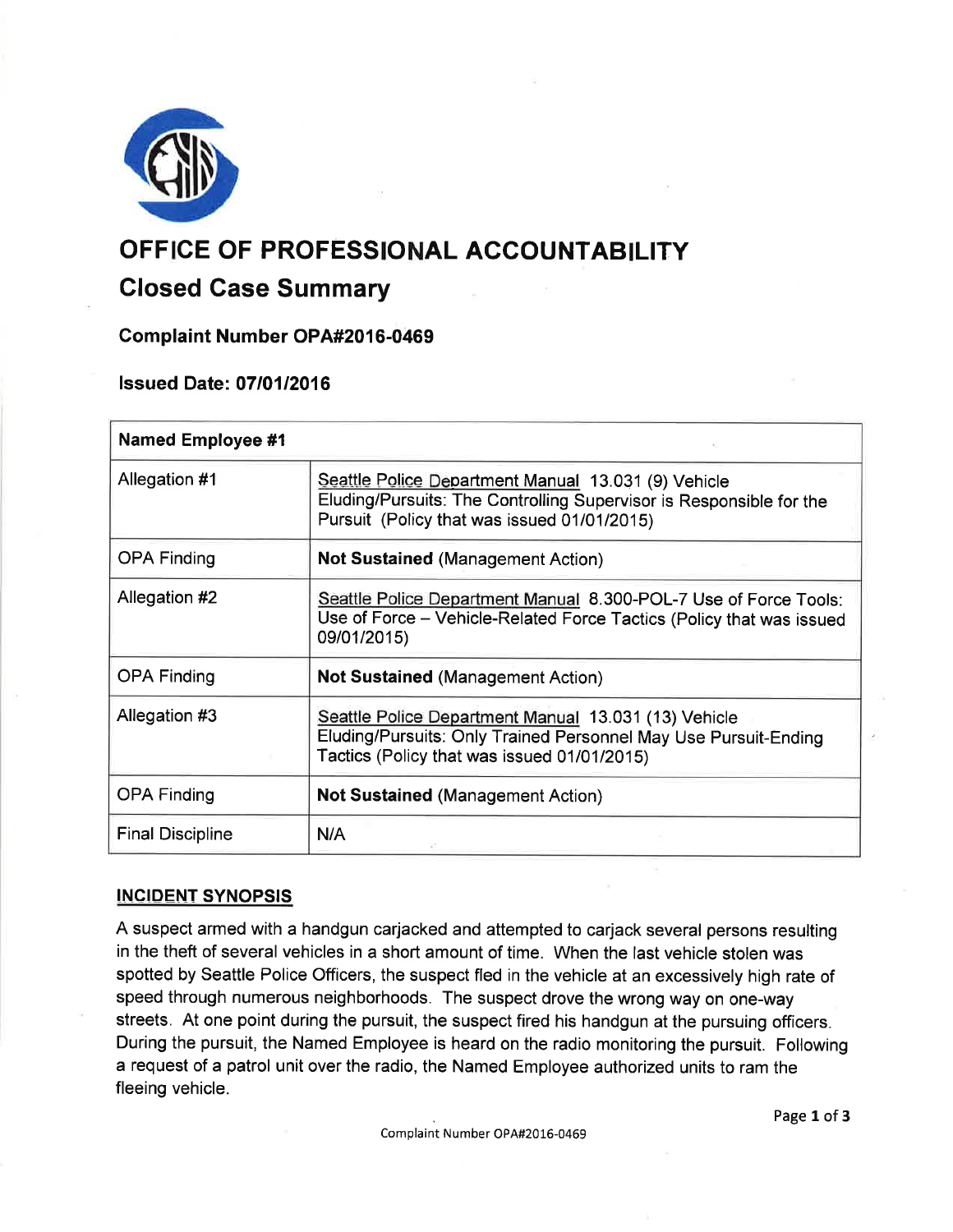## **COMPLAINT**

The complainant, a supervisor within the Department, alleged that the Named Employee may have violated policy when he authorized employees not trained in specific pursuit ending techniques to use the Pursuit lntervention Technique (PlT) or ram a fleeing vehicle.

## INVESTIGATION

The OPA investigation included the following actions

- 1. Review of the complaint memo
- 2. Search for and review of all relevant records and other evidence
- 3. Review of Force lnvestigation Team (FlT) investigation
- 4. lnterview of SPD employee

#### **ANALYSIS AND CONCLUSION**

The Named Employee took over as lncident Commander of the entire incident involving SPD efforts to stop and capture an armed subject who'had committed armed carjackings, driven recklessly without any regard for public safety and was firing a gun at pursing police officers. As such, he was the "controlling supervisor" of an on-going and far-flung pursuit of the vehicles driven by the subject. While acknowledging the complexity and chaotic nature of the rapidly evolving events faced by the Named Employee, he bore responsibility for determining whether the pursuit was in policy and for taking appropriate action based on his assessment. "A pursuit exists when an officer, operating an authorized police vehicle with emergency lights and siren activated, proceeds in an effort to keep pace with and/or immediately apprehend an eluding driver." Multiple officers under the Named Employees's command were attempting to keep up with and stop the vehicle being driven by the subject. The Named Employee had several very serious public safety concerns to address as lncident Commander and events were unfolding at a rapid pace and in unpredictable ways. The record from the FIT and OPA investigations leads the OPA Director to conclude the Named Employee should have exercised better control over the pursuit aspect of this event or delegated the role of "controlling supervisor" of the pursuit portion of this event to a different supervisor.

The Named Employee gave verbal authorization over the police radio for officers to use a tactic knows as "PlT" (Pursuit lntervention Technique) if they were trained to do so. The Named Employee, in response to a request from an officer over the radio also authorized officers to "ram" the fleeing vehicle if it were safe to do so. The Named Employee's interpretation that the policy allows for the use of other vehicle-related force tactics, such as ramming, so long as they are objectively reasonable given the totality of the circumstances, is not unreasonable. However, a reference to ramming elsewhere in SPD Policy (Allegation #3) could be seen as prohibiting ramming. This potential confusion and contradiction between different policy sections was noted by the Force Review Board and the Named Employee. I believe the Department has an obligation to provide unambiguous policy guidance and corresponding training on such an important and potentially dangerous subject.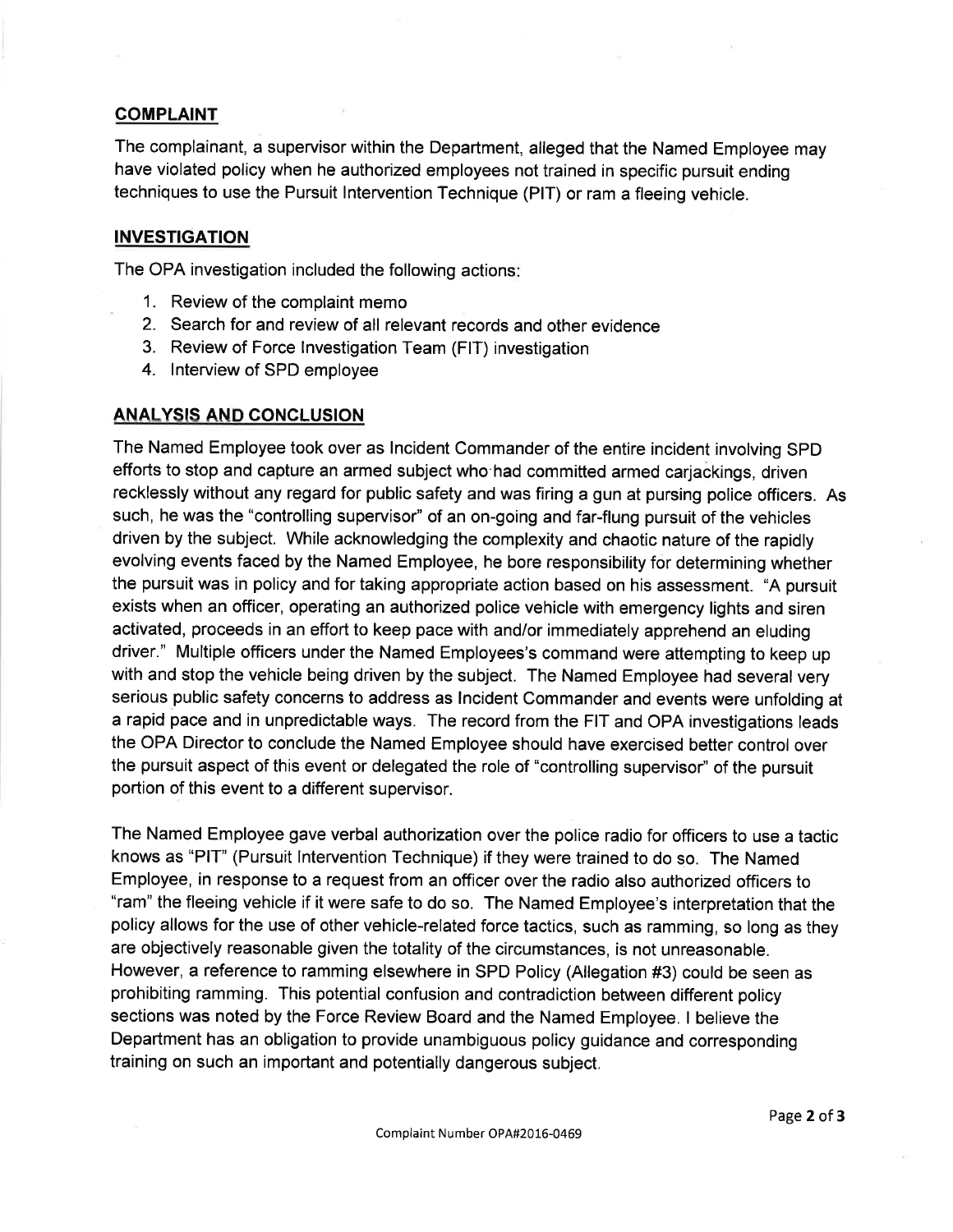The Named Employee told OPA he believed it was only a matter of time before the subject killed a police officer and/or members of the public. This was an entirely reasonable conclusion based on what the Named Employee knew at the time. As such, argued the Named Employee, deadly force was necessary, reasonable and proportional to stop the deadly threat posed by the subject's driving behavior and use of a firearm to rob members of the public and shoot at pursuing police officers. The OPA Ðirector found the Named Employee's conclusion to be reasonable given the totality of the circumstances known to him at the time. According to the Named Employee, when he authorized the use of police cars to ram the fleeing vehicle, he was authorizing officers to use their vehicles as deadly weapons. The Named Employee told OPA he was not so much thinking of his authorization to use ramming as a pursuit-ending technique, but as an authorization to use vehicle-related deadly force to stop the subject's ability to kill or gravely injure officers and the public. Finally, it must be acknowledged that this was a highly unusual and tense situation for which it would be difficult to be fully prepared.

#### **FINDINGS**

#### Named Employee #1

#### Allegation #1

The evidence supports that the Named Employee should have exercised better control over the pursuit aspect of this event or delegated the role of "controlling supervisor" of the pursuit portion of this event to a different supervisor. Therefore a finding of Not Sustained (Management Action) was issued for Vehicle Eluding/Pursuits: The Controlling Supervisor is Responsible for the Pursuit

#### Allegation #2

The evidence supports that the Named Employee was reasonable in his interpretation of this policy. Therefore a finding of Not Sustained (Management Action) was issued for Use of Force Tools: Use of Force - Vehicle-Related Force Tactics.

#### Allegation #3

The evidence showed that the conclusion made by the Named Employee was reasonable given the totality of the circumstances known to him at the time. Therefore a finding of Not Sustained (Management Action) was issued for Vehicle Eluding/Pursuits: Only Trained Personnel May Use Pursuit-Ending Tactics.

The OPA Director's letter of Management Action recommendation to the Chief of Police is attached to this report.

NOTE: The Seattle Police Department Manual policies cited for the allegation(s) made for this OPA lnvestigation are policies that were in effect during the time of the incident. The issued date of the policy is listed.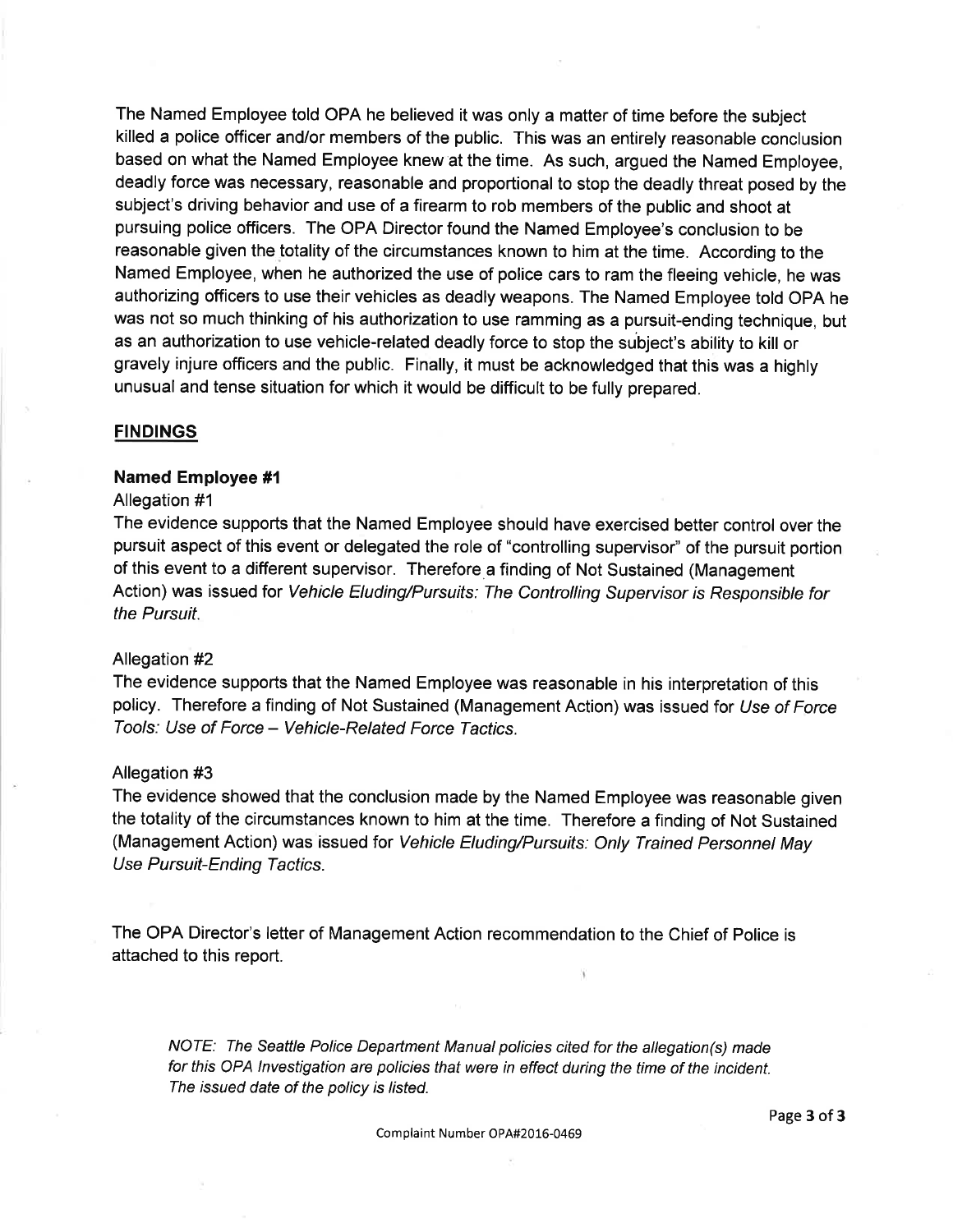

June29,2016

Chief Kathleen M. O'Toole Seattle Police Department PO Box 34986 Seattle, WA 98124-4986

# RE: MANAGEMENT ACTION RECOMMENDATION (2016OPA-0469)

Dear Chief O'Toole:

The Office of Professional Accountability (OPA) recently completed an investigation into the events of December 6,2015, during which an armed individually endangered the lives of the public and police officers alike while engaged in a crime spree ranging from the Belltown neighborhood north of downtown Seattle, to the Laurelhurst neighborhood of northeast Seattle. The suspect committed acts of armed carjacking and drove in a manner that displayed an utter disregard for the lives of other motorists and pedestrians. A large number of Seattle Police Department (SPD) officers pursued, followed and attempted to stop him. More than once, the suspect fired a weapon at pursuing SPD officers. The evidence from the extensive investigation by the Force Investigation Team (FIT) leaves little doubt the situation caused by the actions of this one person was extremely dangerous and, for some time, created the threat of death or great bodily harm to officers and the public. It is also a fact that the actions of the subject created a dynamic and rapidly changing environment in which police commanders, supervisors and officers made split-second decisions

With this as context, I make the following two recommendations.

Recommendation #1: I recommend the formation of an intemal SPD "Study Team" to carefully examine the command, control and individual actions that made up the many attempts to stop and capture the suspect in this incident. Several times throughout the incident, SPD officers actively pursued the vehicle being driven by the subject. A SPD lieutenant took command of the police response, including but not limited to the pursuit aspect of it. Based on the FIT and OPA investigations and drawing on the discussions conducted by the Force Review Board during their deliberations, I believe the Department will gain great insight into how command and control of such events can be improved. For example, the lieutenant acting as the overall incident commander also held the role of "controlling supervisor" of the on-again/off-again pursuit of the suspect. The supervision of the pursuit itself required close attention and split-second, life and death decisions. It would be very easy for an incident commander in a situation such as this to become overwhelmed by the complexity of the incident and the increasing number of responsibilities required by policy and the reality of the situation. In this particular incident, the incident commander might have benefited by delegating certain responsibilities to others, a key element of the Incident Command System (ICS) used by SPD and most emergency services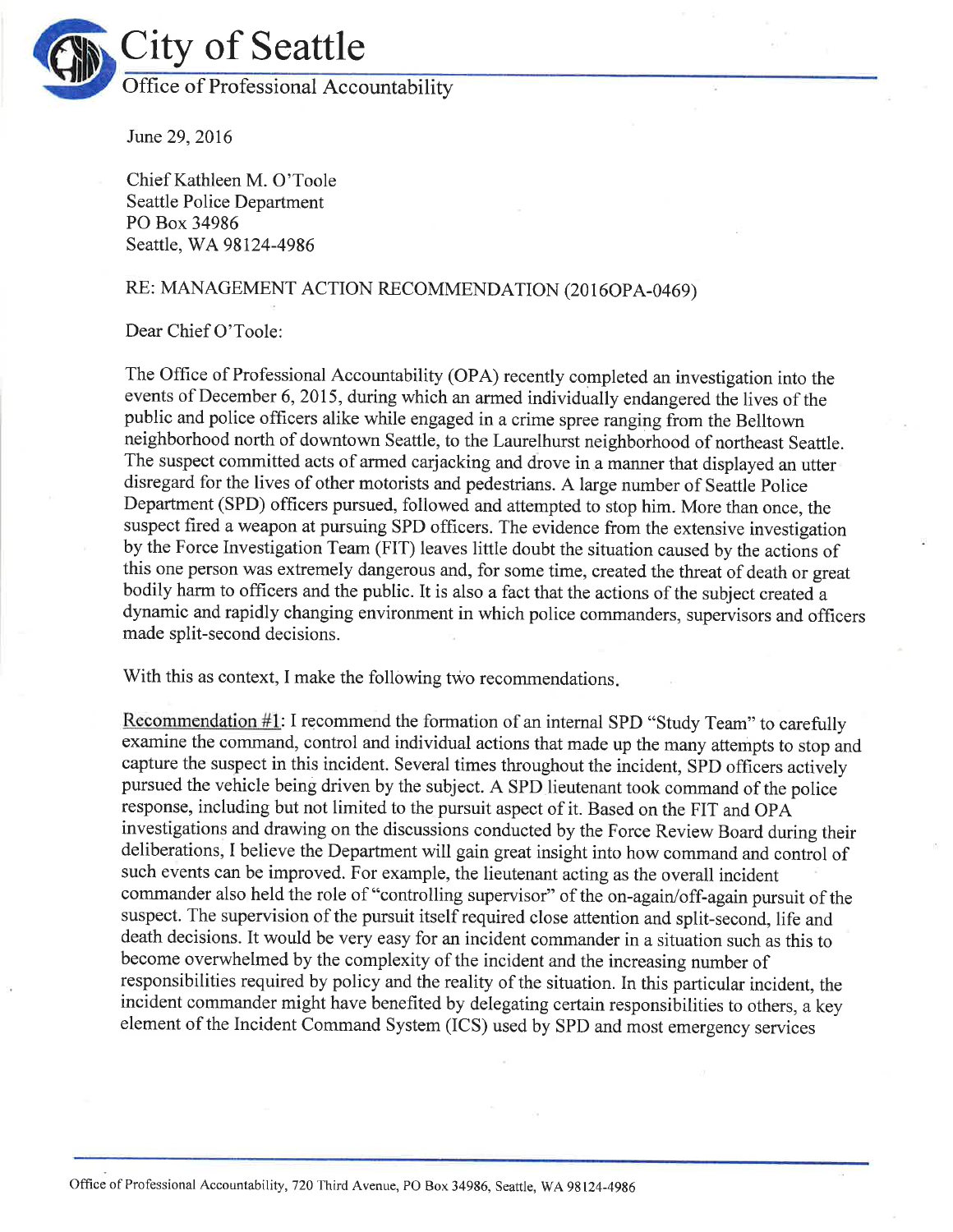throughout the country<sup>1</sup>. It is my hope, should SPD decide to form such a "Study Team" and act on its insights and suggestions, the Department will be prepared in the future to exercise even better command and control over similar or worse situations (e.g., a coordinated crime spree or <sup>a</sup> Mumbai/Paris-style terrorist attack).

Recommendation #2: I recommend a thorough review and reconciliation of SPD's policies and training concerning the use of police vehicles to end a pursuit and/or stop a driver who poses <sup>a</sup> deadly threat.

The FIT investigation and Force Review Board deliberation into this incident clearly demonstrate the suspect posed areal, present and on-going threat to public safety. Armed with a gun, he violently took cars from drivers, operating those stolen cars so dangerously that multiple collisions occurred, placing the general public in extreme danger. The suspect also put the lives of police officers in immediate danger by shooting at them from his vehicle and trying to ram them. There is no doubt the suspect was an immediate and on-going threat to the lives of officers, motorists and pedestrians.

In an effort to save lives and end this deadly threat, the incident commander authorized officers to ram the suspect vehicle. The incident commander viewed this authorization as permission for officers to use their police cars as improvised deadly weapons, believing it was a safer altemative than using a firearm from one moving car to another in an attempt to shoot the suspect. Shooting from and at a moving vehicle creates the risk that innocent people could be hit by police gunfire and, should the suspect driver be shot, may turn the car he was driving into a two thousand pound unguided missile. At the same time, intentionally ramming a police car into another vehicle creates danger for officers, other motorists and pedestrians. As was the case in this particular incident, officers can easily be injured as a result of impact or by the deployment of airbags following impact. So too, other motorists and pedestrians may be injured if the suspect vehicle and/or the police car spin off in unexpected directions following an intentional, police-initiated collision.

SPD policy, taken as a whole, does not provide SPD officers, supervisors and commanders with clear guidance and rules regarding the use of a police vehicle as a deadly weapon. The following sPD Policy sections address this topic in varying and contradictory ways:

- $8.050 -$  Use of Force Definitions: Improvised Weapons
- 8.200 Using Force: (4) Use of Deadly Force
- o 8.200 Using Force: (5) Deadly Force May Be Used to Prevent the Escape of a Fleeing Suspect Only When an Objectively Reasonable Officer Would Believe That It Is Necessary and That There is Probable Cause
- . 8.300-POL-7 Use of Force: Vehicle-Related Force Tactics<br>• 13.031 Vehicle Eluding/Pursuits: (12) Only Trained Person
- 13.031 Vehicle Eluding/Pursuits: (12) Only Trained Personnel May Use Pursuit-Ending **Tactics**

 $1$  "ICS is a standardized on-scene incident management concept designed specifically to allow responders to adopt an integrated organizational structure equal to the complexity and demands of any single incident or multiple incidents without being hindered by jurisdictional boundaries." https ://www.osha.gov/SLTC/etools/ics/what\_is\_ics. html